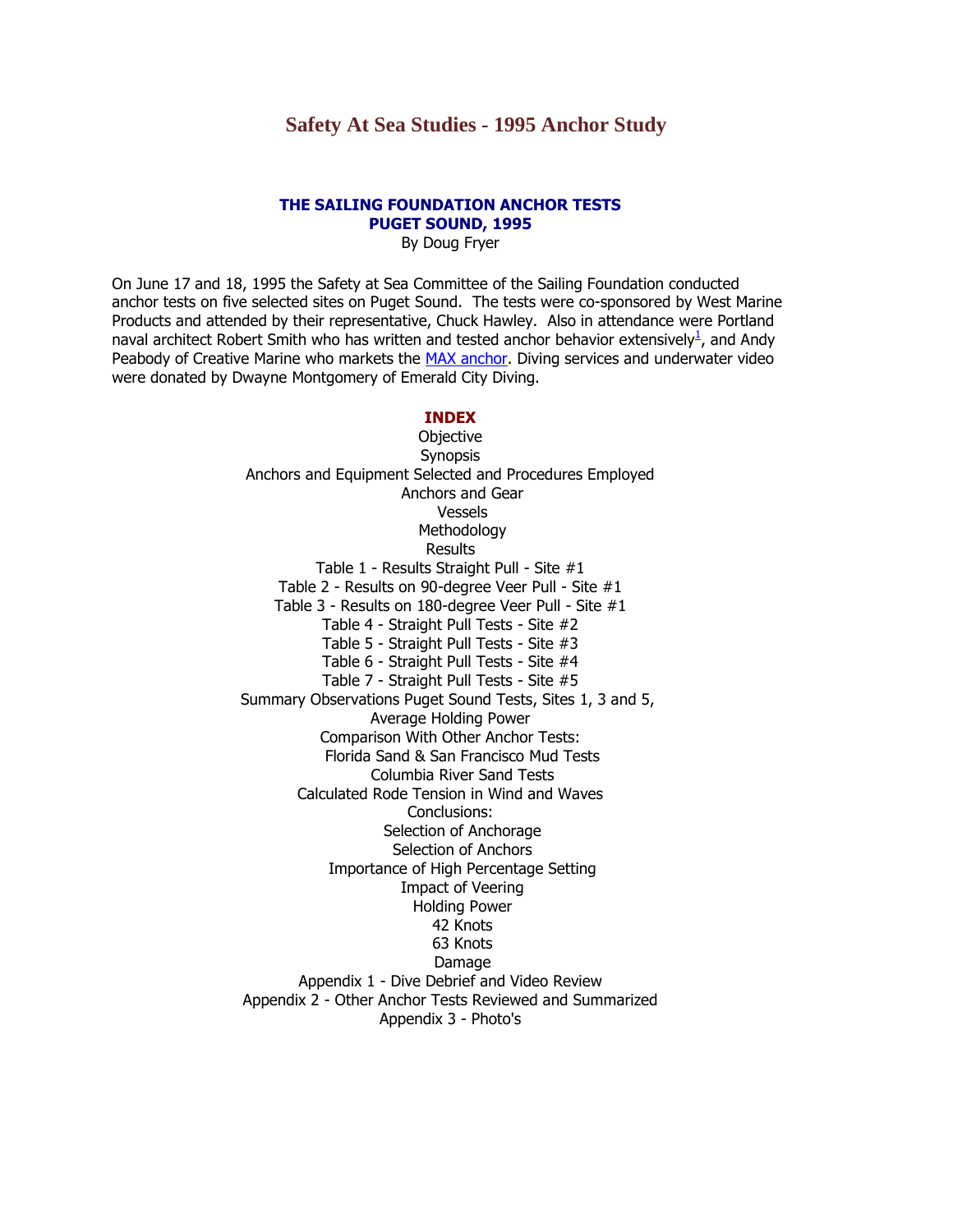#### **OBJECTIVE to METHODOLOGY**

### **Objective**

The test objective was to evaluate the relative performance of anchors commonly used on sailing craft of the 40'-45' class in bottom conditions typical of the northwest. Performance characteristics included holding capacity, setting, stability and veering<sup>2</sup>. A visual underwater site investigation with divers was conducted prior to the tests but no detailed soil analysis was performed. The areas selected were chosen by the author based on extensive anchoring in Puget Sound and on the diver's opinion that the areas were typical of Puget Sound bottom conditions. It is also recognized that conditions will (and did) vary to some extent within each site. To make up for this, each anchor was tested at different locations within each site and different anchors were tested at approximately the same sites.

## **Synopsis**

A cautionary note should be mentioned at the outset. That is, this is not to be understood as the definitive anchor study but rather as one series of tests which we have compared with other tests. The tests did not focus on any special handling requirements of each anchor but effort was made to simulate an ordinary, careful setting procedure. The test collectively lead to only very general conclusions and do not account for anecdotal evidence. While there were controls applied to minimize variables, each attempted set was not on the exact location of other sets but rather in the same general area a short distance away. The boats used each had different horsepower which prevented some tests from recording the maximum resistance of the CQR, Delta and Performance 35 until they were placed on tugs the second day. Approximately 280 sets were accomplished in five areas in the two-day period of tests.

The tests were conducted on a variety of bottom which ranged from good holding to foul. In general, than anchors with the largest surface or fluke area performed the best in good holding bottom and all anchors had trouble setting in rocky, kelp infested areas. The Davis and Luke anchors did not perform well in any area. The Bruce, which set virtually every time, had the least holding power of the remaining anchors.

In the vast majority of anchoring situations in Puget Sound, resistance of 300-400 lbs. is probably more than adequate for summer cruising. Any anchor's best performance is probably optimized after some hours of soaking. Nevertheless, when the higher holding power is needed (storm conditions, lee shore, etc.), it is probably needed immediately and there may not be time to "soak." Getting underway can be difficult or dangerous. Two of the anchors that sustained the highest loads suffered damage, but the loads imposed were probably higher than would ever be imposed by weather except for shock loads caused by "bar tight" all chain rode. It also should be noted that the tests only recorded the static resistance in pounds given by the anchors, and dynamic shock loads, such as those caused by wave action or wind gusts, were not duplicated. Static holding power is nevertheless an important measure for anchor capability. Of the anchors tested, only five passed the threshold of 1,000 lbs. and only four could arguably pass as storm anchors. The holding power of those four - the MAX, CQR, Fortress and Performance 35 - exceeded storm anchor requirements, but failed to do so on a consistent basis.

### **ANCHORS AND EQUIPMENT SELECTED AND PROCEDURES EMPLOYED**

# **Anchors and Gear**

The anchors selected<sup>3</sup> were the Davis DXL 45, Luke 50, Delta 35, COR 45, Fortress FX 37, MAX 17, West Marine Performance 35 and Bruce 44. Four identical rodes of 3/4" New England Ropes 3 Strand nylon line with 30' of 3/8" high test ACCO chain were supplied. The rodes were marked at 15' intervals and the distance from water line to where the rode led over the (bow/stern) of each boat was also measured to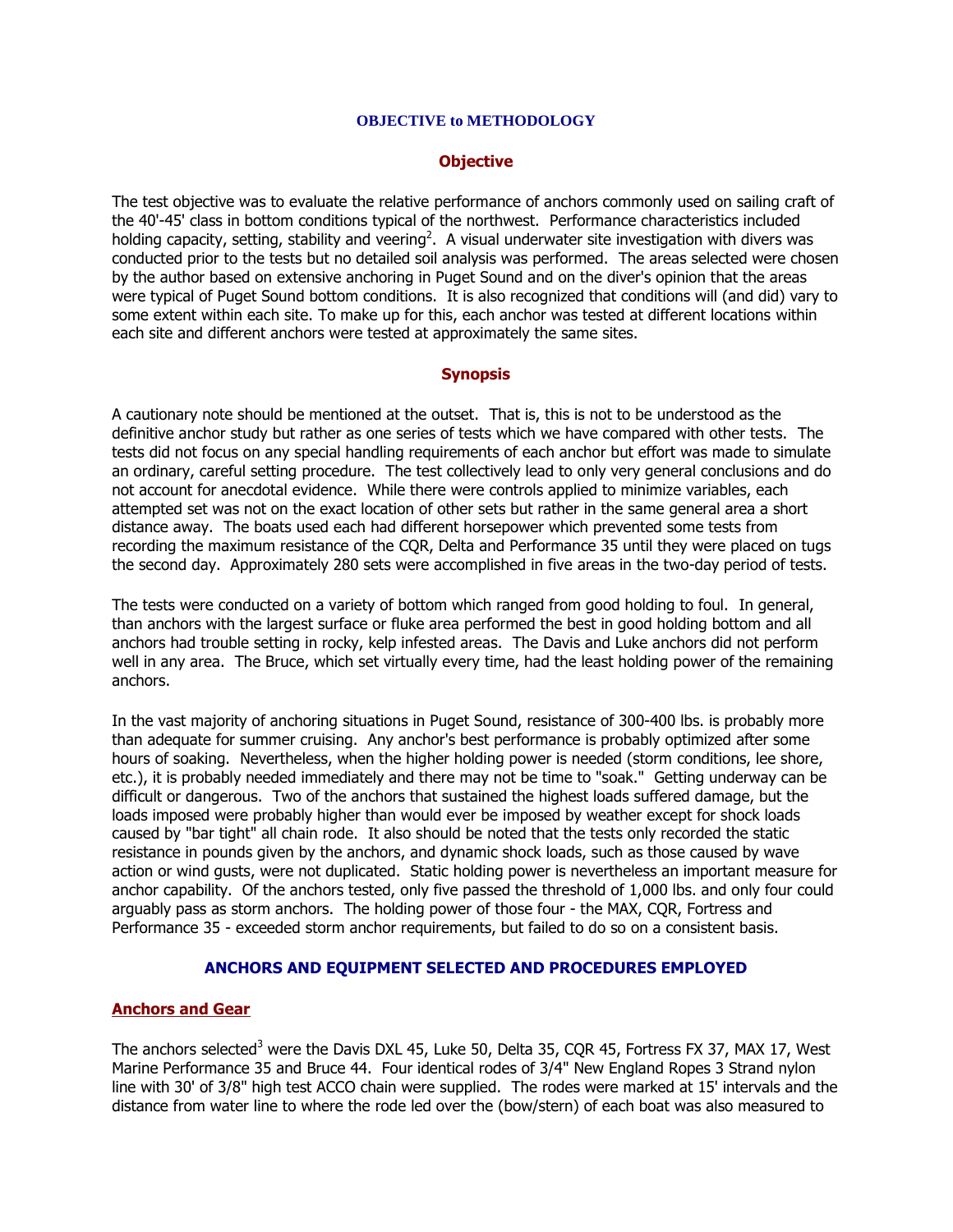make sure a consistent 5:1 scope was selected. The 5:1 scope was chosen as a constant factor for all tests because it was the standard for the San Francisco 1990 tests and the most common standard used by Bob Smith in his Columbia River Tests. At 5:1 about 80% of each anchor's holding power should be achieved compared to 10:1 scope. Each boat had a strain gauge made fast to the rode. Three strain gauges had capacity up to 4,000 lbs. or more; the fourth gauge had a 2,000 lb. capacity. Two of the boats had insufficient horsepower to maximize the strain gauges but the anchors they worked with did not approach those limits. In theory a boat should be able to pull 30 lbs. per rated horsepower. However, two boats could only pull about 1/3 of this backing down.

# **Vessels**

The boats used in the tests were:

1. Gilcrest - A 53' former tug with a 400 H.P. Allis-Chalmers engine. Owner/operator Bob Coe.

2. Portage Bay - The Seattle Yacht Club race committee boat, a 40' displacement trawler with a 120 H.P. Ford Lehman. Operator Denny Johnson.

3. Comfort - A 34' displacement trawler with a 120 H.P. Ford Lehman. Owner/operator Frank Shriver.

4. Reliable - A 45' commercial tug with a 225 H.P. 671 GMC rated at a bollard pull in excess of 6,000 lbs. Owner/operator Phil Shiveley.

# **Methodology**

A maximum limit of 4,000 lbs. was imposed for all tests. This was well under the published breaking strength of the nylon rodes (16,000 lb.). Sometimes this limit was exceeded because of imprecise throttle setting.

a. Straight Pulls. The procedure was to deploy the anchor, set it as gradually as possible to simulate normal anchoring, and observe the strain gauge and if it steadied at idle speed, gradually increase the rpms until the anchor dragged or until the strain gauge achieved the maximum predetermined limit. Dragging was ascertained to be any movement. It was usually indicated on the strain gauge first as a sudden drop in tension. Holding was determined to be steady tension for several seconds with no movement. Two people were assigned on each boat to take bearings and ascertain movement and one to monitor the strain gauge. When an anchor gave short periods of resistance or spikes, those were not recorded as holds. For instance, in foul ground anchors would apparently catch rocks and sometimes spike at 500-800 lbs., then let go and sometimes reload at equal stains. This was not regarded as holding. Slow consistent drag was not regarded as holding if the anchor did not stop although it might have been sustained for long periods. An exception to this procedure was with the Luke anchor which manifested some slow drag at the first series of tests and no numbers could otherwise be recorded. Sometimes it was difficult to assess dragging because it was very slow, perhaps one foot per minute was reported by the divers.

b. Veering. If an anchor was initially pulled to drag, it was re-set at a minimum 300 lbs. then the boat maneuvered to 90-degrees from the original heading and power increased to drag or maximum strain. If the anchor did not drag initially a 90-degree veer was conducted without a reset. The same procedure was then repeated for a heading of 180-degrees from the 90-degree heading. Because of time constraint and anchor damage at the higher loads, the veering tests were primarily conducted only on the first day.

c. Resetting. If an anchor dragged and did not reset immediately it was pulled to the surface and cleaned before reset. Only attempts with clean anchors were recorded.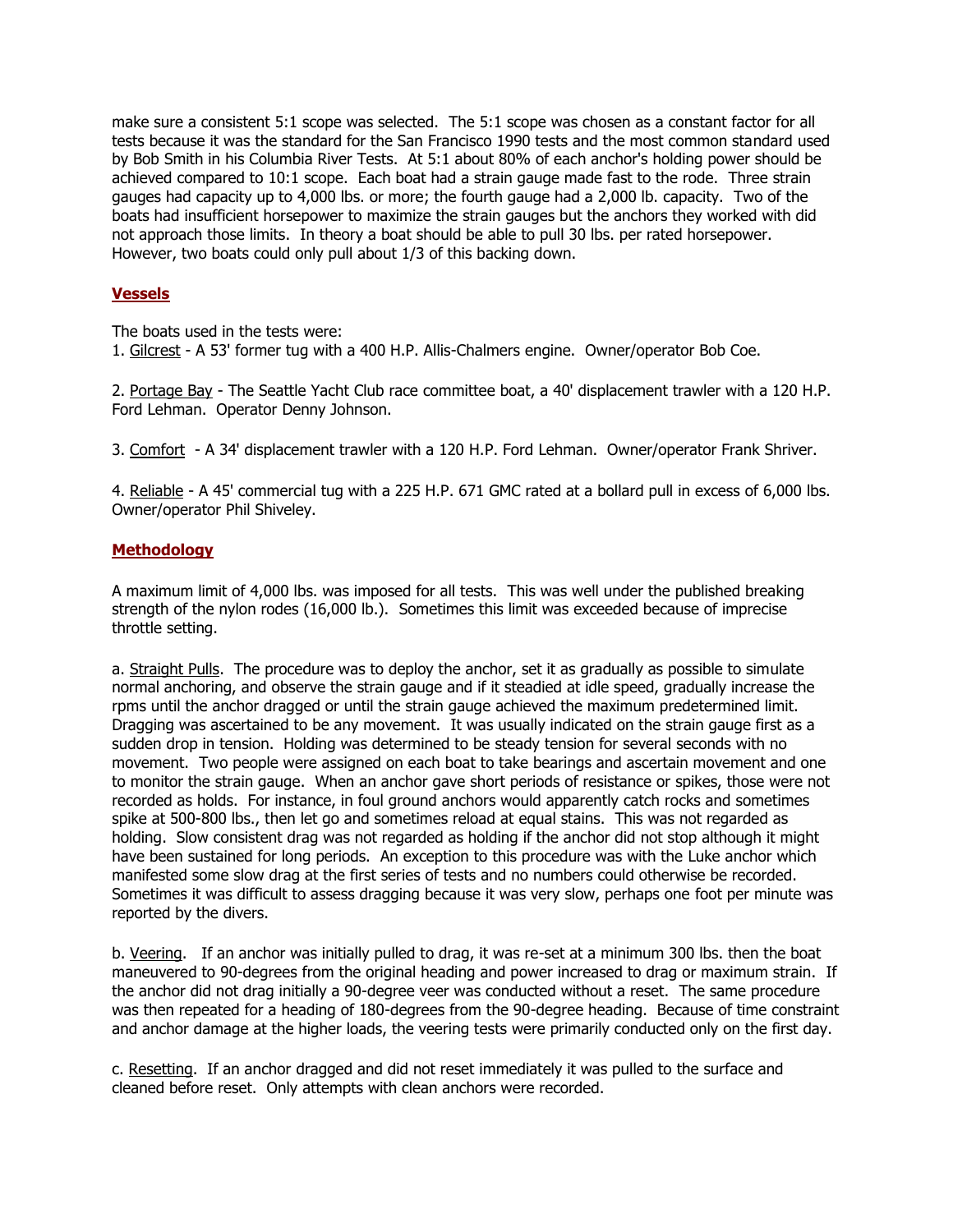# **RESULTS TABLES 1-3**

## **RESULTS**

The results are broken down by area tested. The sites had been initially selected based upon Washington State, Corps of Engineers and NOAA charts for differing soil conditions and were then surveyed on April 22 by diver Montgomery during a reconnaissance. Additional underwater site checks were conducted during testing to confirm bottom characteristics.

Site 1. Off Point Monroe and entrance to Port Madison. Bottom consists of some scattered eel grass, kelp, and mostly sand. This was a good holding area for most anchors. There was some unevenness in the area which caused difficulty in maintaining scope at 5:1 when some anchors were pulled into deeper water.

| <b>Anchor</b>                          |                           | <b>Maximum Line Tension Before Dragging</b> |                        |                        |                        |                           |                        |                        |                        |                     |  |
|----------------------------------------|---------------------------|---------------------------------------------|------------------------|------------------------|------------------------|---------------------------|------------------------|------------------------|------------------------|---------------------|--|
| <b>Luke 50 (53 lbs)</b> $^{1}$         | Slow<br>drag<br>to<br>440 | Slow<br>drag<br>to<br>360                   | Slow<br>drag to<br>300 | Slow<br>drag<br>to 240 | Slow<br>drag to<br>300 | Slow<br>drag<br>to<br>280 |                        |                        |                        |                     |  |
| <u>Bruce 44</u> (45 lbs.) <sup>2</sup> | 780                       | 580                                         | 680                    | 600                    | 600                    | 530                       | 700                    | 560                    |                        |                     |  |
| Davis $45$ (45 lbs.) <sup>3</sup>      | No<br>Set                 | No<br>Set                                   | No Set                 | No<br>Set              | No Set                 | No<br>Set                 | No<br>Set              | No.<br>Set             |                        |                     |  |
| $CQR$ 45 (47 lbs.) <sup>2</sup>        | 350                       | 500                                         | 1400                   | 1100                   | 1800                   | 3200                      | No<br>Set <sup>4</sup> | No<br>Set <sup>4</sup> | No<br>Set <sup>4</sup> | No Set <sup>4</sup> |  |
| Delta 35 (35 lbs.) <sup>2</sup>        | 900                       | 600                                         | 950                    | 800                    | 1100                   | 600                       | 600                    | 1100*                  |                        |                     |  |
| MAX 17 (43 lbs.)                       | 1016                      | 1334                                        | 3110**                 | 500 <sup>4</sup>       |                        |                           |                        |                        |                        |                     |  |
| Performance 35 (40 lbs.)               | 1100                      | 2200                                        | 3100*                  | 1600                   | 2330*                  |                           |                        |                        |                        |                     |  |
| Fortress $37$ (24 lbs.)                |                           | No<br>Set                                   | 710                    | 4100*                  | 4100*                  | 2400                      | 4510*                  | 4205*                  |                        |                     |  |

## **Table 1 Results Straight Pull - Site #1**

\*No drag at maximum applied strain.

\*\*Bent fluke.

 $1$  Observers felt that the Luke moved more or less slowly and consistently at all times up to the time it broke free. In general they felt they were never confident the anchor had actually set.

<sup>2</sup> The **Bruce, Delta, MAX** and Performance 35 set every time.

 $3$  The Davis did not set in ten attempts.

<sup>4</sup> These sets were on deep slope areas which presented more difficulty in setting. This was poor technique and not the fault of the anchors.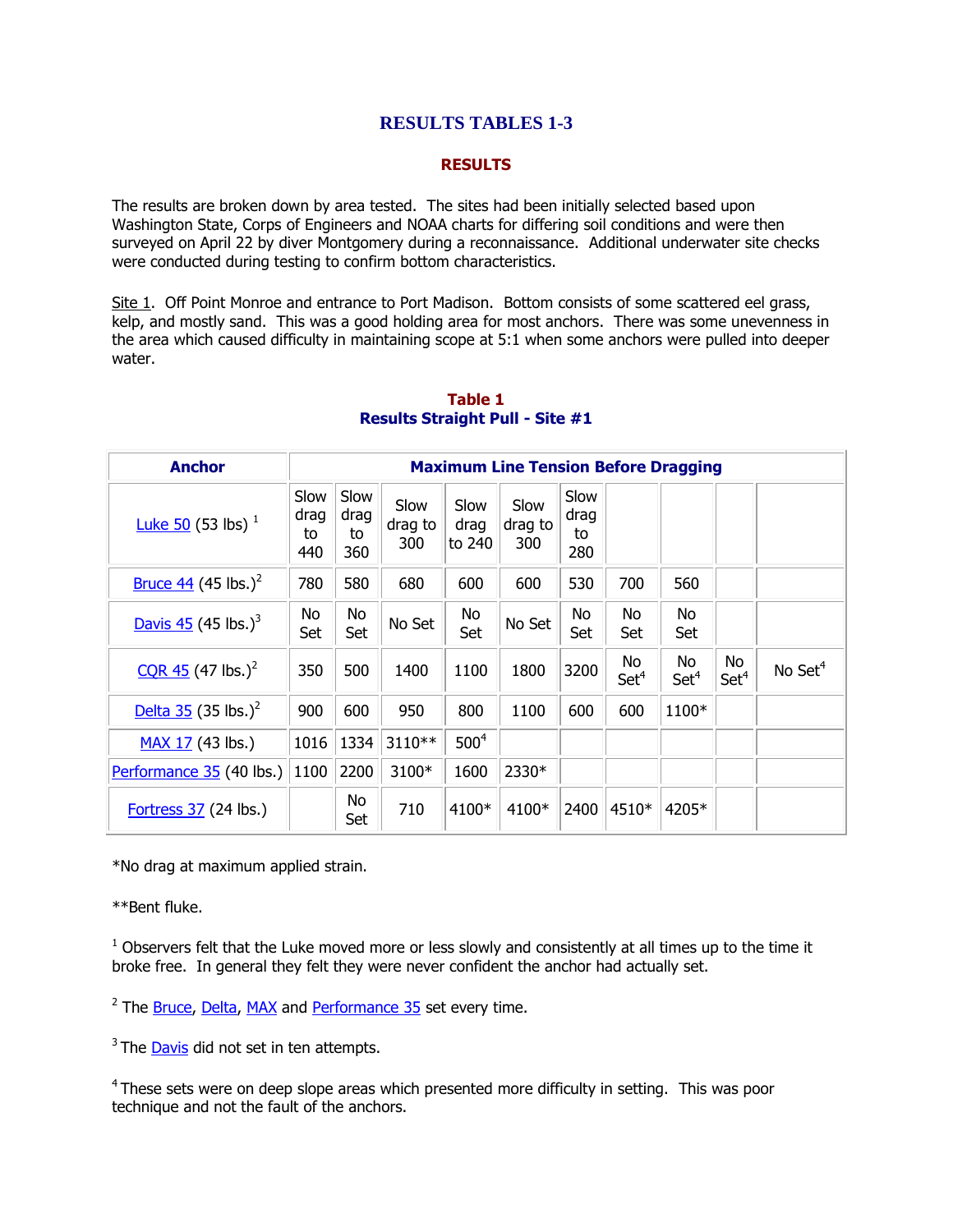| <b>Anchor</b>                           |     | <b>Maximum Line Tension Before Dragging</b> |                        |                        |        |      |                            |      |  |  |  |  |
|-----------------------------------------|-----|---------------------------------------------|------------------------|------------------------|--------|------|----------------------------|------|--|--|--|--|
| Luke $50$ (53 lbs)                      |     | Slow<br>drag to<br>220                      | Slow<br>drag to<br>440 | Slow<br>drag to<br>310 |        |      |                            |      |  |  |  |  |
| <b>Bruce 44 (45 lbs.)</b>               |     | 800                                         | 600                    | 860                    |        |      |                            |      |  |  |  |  |
| Davis $45$ (45 lbs.) <sup>3</sup>       |     |                                             |                        |                        |        |      |                            |      |  |  |  |  |
| CQR 45 (47 lbs.) <sup>2</sup>           |     | No Set                                      | 550                    | 900                    | 1700   | 1400 | 1900                       | 2250 |  |  |  |  |
| Delta 35 (35 lbs.)                      | 950 | 900                                         | No Set                 | 750                    | 450    | 400  | 1000                       | 1050 |  |  |  |  |
| MAX 17 (43 lbs.)                        |     | 360                                         | 3105                   | No Set                 | No Set | 1300 | Several<br><b>Attempts</b> | 2300 |  |  |  |  |
| Performance $35$ (40 lbs.) <sup>3</sup> |     |                                             |                        |                        |        |      |                            |      |  |  |  |  |
| Fortress $37$ (24 lbs.)                 |     | 4248 <sup>1</sup>                           |                        |                        |        |      |                            |      |  |  |  |  |

**Table 2 Results on 90-degree Veer Pull - Site #1**

 $<sup>1</sup>$  Bent anchor shank and did not repeat veer test. (Previous straight line set at 4100.) Anchor did not</sup> break out. See Table 3.

 $2$  No attempts were made on the  $\overline{$  Davis for the 90-degree veer as it had failed to set in ten consecutive attempts at straight pull. See Table 1, above.

 $3$  No attempts at 90-degree veer conducted. The Gilcrest was having some difficulty maneuvering at this point.

# **Table 3 Results on 180-degree Veer Pull - Site #1**

| <b>Anchor</b>                     |        | <b>Maximum Line Tension Before Dragging</b> |        |        |        |        |      |     |  |  |  |  |
|-----------------------------------|--------|---------------------------------------------|--------|--------|--------|--------|------|-----|--|--|--|--|
| <b>Luke 50</b> (53 lbs) $^{1}$    | 140    | 320                                         | 350    | 280    |        |        |      |     |  |  |  |  |
| <b>Bruce 44 (45 lbs.)</b>         | 700    | 680                                         | 600    | 600    |        |        |      |     |  |  |  |  |
| Davis $45$ (45 lbs.) <sup>2</sup> |        |                                             |        |        |        |        |      |     |  |  |  |  |
| CQR 45 (47 lbs.)                  | No Set | No Set                                      | 1100   | 700    | 1300   | 800    | 1100 | 850 |  |  |  |  |
| Delta 35 (35 lbs.)                | 900    | 1150                                        | No Set | 950    | No Set | No Set | 550  |     |  |  |  |  |
| MAX 17 (43 lbs.)                  | 400    | 900                                         | No Set | No Set | 2200   |        |      |     |  |  |  |  |
| Performance 35 (40 lbs.)          | 1500   |                                             | 830 3  |        |        |        |      |     |  |  |  |  |
| Fortress $37$ (24 lbs.)           |        | 4001 $4$                                    |        |        |        |        |      |     |  |  |  |  |

 $1$  Slow drag in all sets but resistance noted.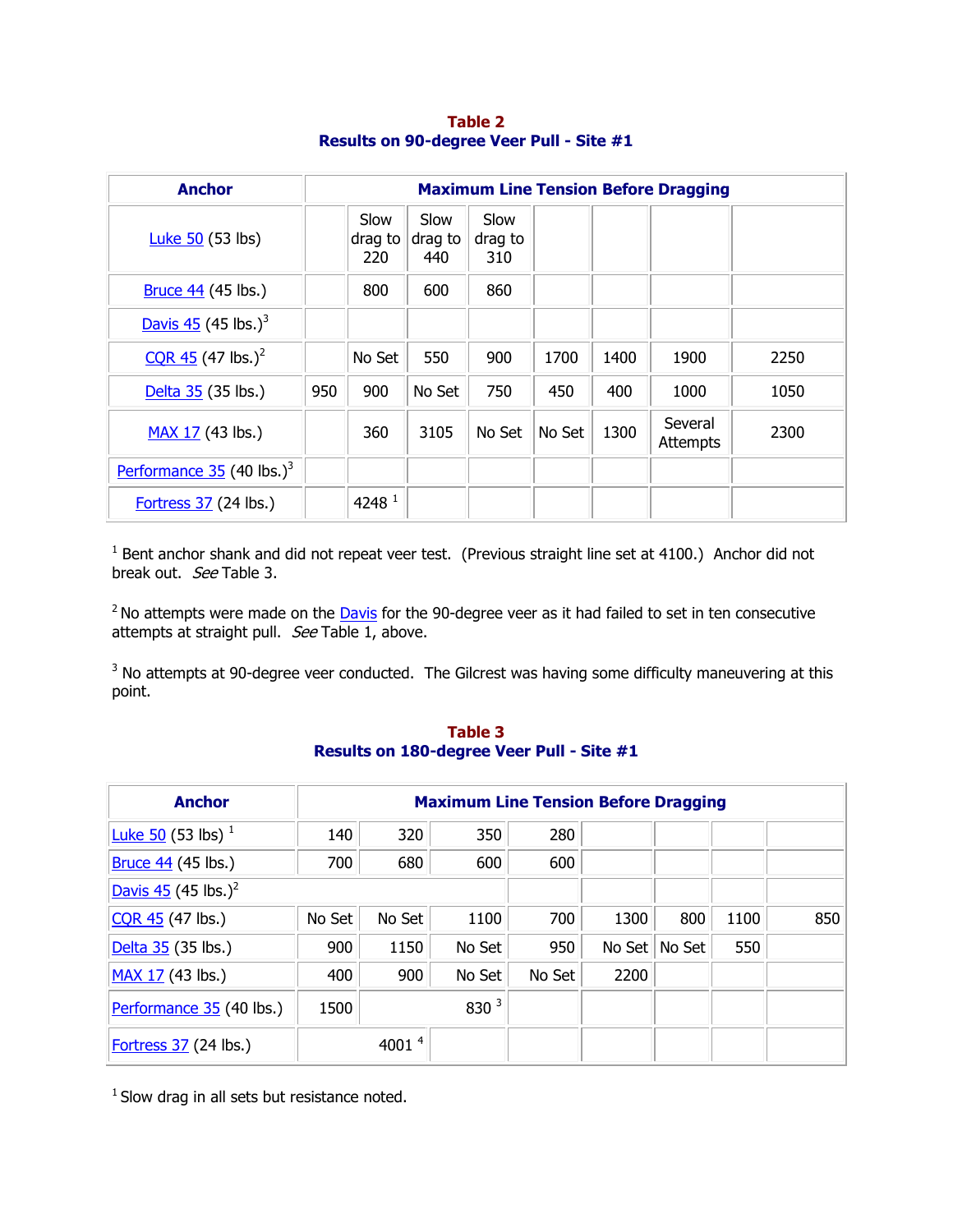$2$  No 180-degree tests were done with Davis as the anchor had not set in ten consecutive attempts on straight pull test. See Table 1.

 $3$  Pull into deeper water so scope changed dramatically.

 $4$  Anchor initially set at 4100, then 90-degree at 4248 then 4001 at 180-degree. Shank bent during process so veer tests with this anchor not repeated. Underwater view of anchor shows it completely buried in sand initially, with about 4" of fluke out during veering tests.

Site 2. Off Wing Point in an area of kelp (none detected from surface but indicated on chart)<sup>4</sup> small rock and more rocky as it deepened. A poor holding area for all anchors. Rocks about fist size and hard glacial clay bottom. Anchors generally observed by divers as skipping over rocks without being able to penetrate clay. The larger surface anchors picked up a lot of kelp.

# **RESULTS TABLES 1-3**

## **RESULTS**

The results are broken down by area tested. The sites had been initially selected based upon Washington State, Corps of Engineers and NOAA charts for differing soil conditions and were then surveyed on April 22 by diver Montgomery during a reconnaissance. Additional underwater site checks were conducted during testing to confirm bottom characteristics.

Site 1. Off Point Monroe and entrance to Port Madison. Bottom consists of some scattered eel grass, kelp, and mostly sand. This was a good holding area for most anchors. There was some unevenness in the area which caused difficulty in maintaining scope at 5:1 when some anchors were pulled into deeper water.

| <b>Anchor</b>                          |                           | <b>Maximum Line Tension Before Dragging</b> |                        |                        |                        |                           |                        |                        |                        |                     |  |  |
|----------------------------------------|---------------------------|---------------------------------------------|------------------------|------------------------|------------------------|---------------------------|------------------------|------------------------|------------------------|---------------------|--|--|
| Luke 50 (53 lbs) $^1$                  | Slow<br>drag<br>to<br>440 | Slow<br>drag<br>to<br>360                   | Slow<br>drag to<br>300 | Slow<br>drag<br>to 240 | Slow<br>drag to<br>300 | Slow<br>drag<br>to<br>280 |                        |                        |                        |                     |  |  |
| <u>Bruce 44</u> (45 lbs.) <sup>2</sup> | 780                       | 580                                         | 680                    | 600                    | 600                    | 530                       | 700                    | 560                    |                        |                     |  |  |
| Davis $45$ (45 lbs.) <sup>3</sup>      | No<br>Set                 | No<br>Set                                   | No Set                 | No<br>Set              | No Set                 | No<br>Set                 | No<br>Set              | No<br>Set              |                        |                     |  |  |
| $CQR$ 45 (47 lbs.) <sup>2</sup>        | 350                       | 500                                         | 1400                   | 1100                   | 1800                   | 3200                      | No<br>Set <sup>4</sup> | No<br>Set <sup>4</sup> | No<br>Set <sup>4</sup> | No Set <sup>4</sup> |  |  |
| Delta 35 (35 lbs.) <sup>2</sup>        | 900                       | 600                                         | 950                    | 800                    | 1100                   | 600                       | 600                    | 1100*                  |                        |                     |  |  |
| MAX 17 (43 lbs.)                       | 1016                      | 1334                                        | 3110**                 | 500 <sup>4</sup>       |                        |                           |                        |                        |                        |                     |  |  |
| Performance 35 (40 lbs.)               | 1100                      | 2200                                        | 3100*                  | 1600                   | 2330*                  |                           |                        |                        |                        |                     |  |  |
| Fortress $37$ (24 lbs.)                |                           | No<br>Set                                   | 710                    | 4100*                  | 4100*                  | 2400                      | 4510*                  | 4205*                  |                        |                     |  |  |

## **Table 1 Results Straight Pull - Site #1**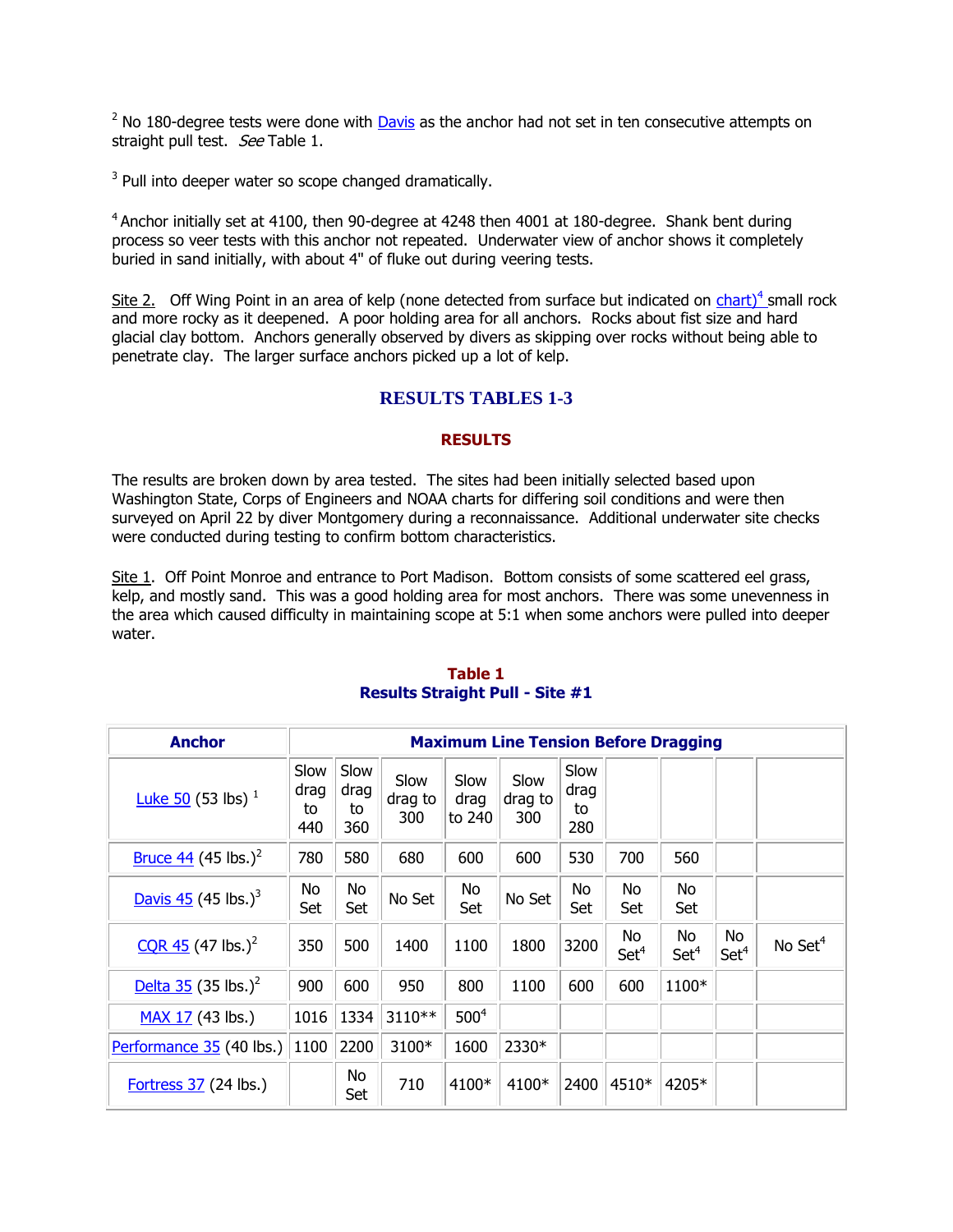\*No drag at maximum applied strain.

\*\*Bent fluke.

 $1$  Observers felt that the Luke moved more or less slowly and consistently at all times up to the time it broke free. In general they felt they were never confident the anchor had actually set.

<sup>2</sup> The **Bruce, Delta, MAX** and Performance 35 set every time.

 $3$  The  $Davis$  did not set in ten attempts.

 $4$ These sets were on deep slope areas which presented more difficulty in setting. This was poor technique and not the fault of the anchors.

| <b>Anchor</b>                           |     | <b>Maximum Line Tension Before Dragging</b> |                        |                        |        |      |                     |      |  |  |  |  |
|-----------------------------------------|-----|---------------------------------------------|------------------------|------------------------|--------|------|---------------------|------|--|--|--|--|
| Luke $50$ (53 lbs)                      |     | Slow<br>drag to<br>220                      | Slow<br>drag to<br>440 | Slow<br>drag to<br>310 |        |      |                     |      |  |  |  |  |
| $Bruce 44$ (45 lbs.)                    |     | 800                                         | 600                    | 860                    |        |      |                     |      |  |  |  |  |
| Davis $45$ (45 lbs.) <sup>3</sup>       |     |                                             |                        |                        |        |      |                     |      |  |  |  |  |
| $CQR$ 45 (47 lbs.) <sup>2</sup>         |     | No Set                                      | 550                    | 900                    | 1700   | 1400 | 1900                | 2250 |  |  |  |  |
| Delta 35 (35 lbs.)                      | 950 | 900                                         | No Set                 | 750                    | 450    | 400  | 1000                | 1050 |  |  |  |  |
| MAX 17 (43 lbs.)                        |     | 360                                         | 3105                   | No Set                 | No Set | 1300 | Several<br>Attempts | 2300 |  |  |  |  |
| Performance $35$ (40 lbs.) <sup>3</sup> |     |                                             |                        |                        |        |      |                     |      |  |  |  |  |
| Fortress $37$ (24 lbs.)                 |     | 4248 $1$                                    |                        |                        |        |      |                     |      |  |  |  |  |

## **Table 2 Results on 90-degree Veer Pull - Site #1**

 $<sup>1</sup>$  Bent anchor shank and did not repeat veer test. (Previous straight line set at 4100.) Anchor did not</sup> break out. See Table 3.

 $2$  No attempts were made on the Davis for the 90-degree veer as it had failed to set in ten consecutive attempts at straight pull. See Table 1, above.

 $3$  No attempts at 90-degree veer conducted. The Gilcrest was having some difficulty maneuvering at this point.

# **Table 3 Results on 180-degree Veer Pull - Site #1**

| <b>Maximum Line Tension Before Dragging</b><br><b>Anchor</b> |  |
|--------------------------------------------------------------|--|
|--------------------------------------------------------------|--|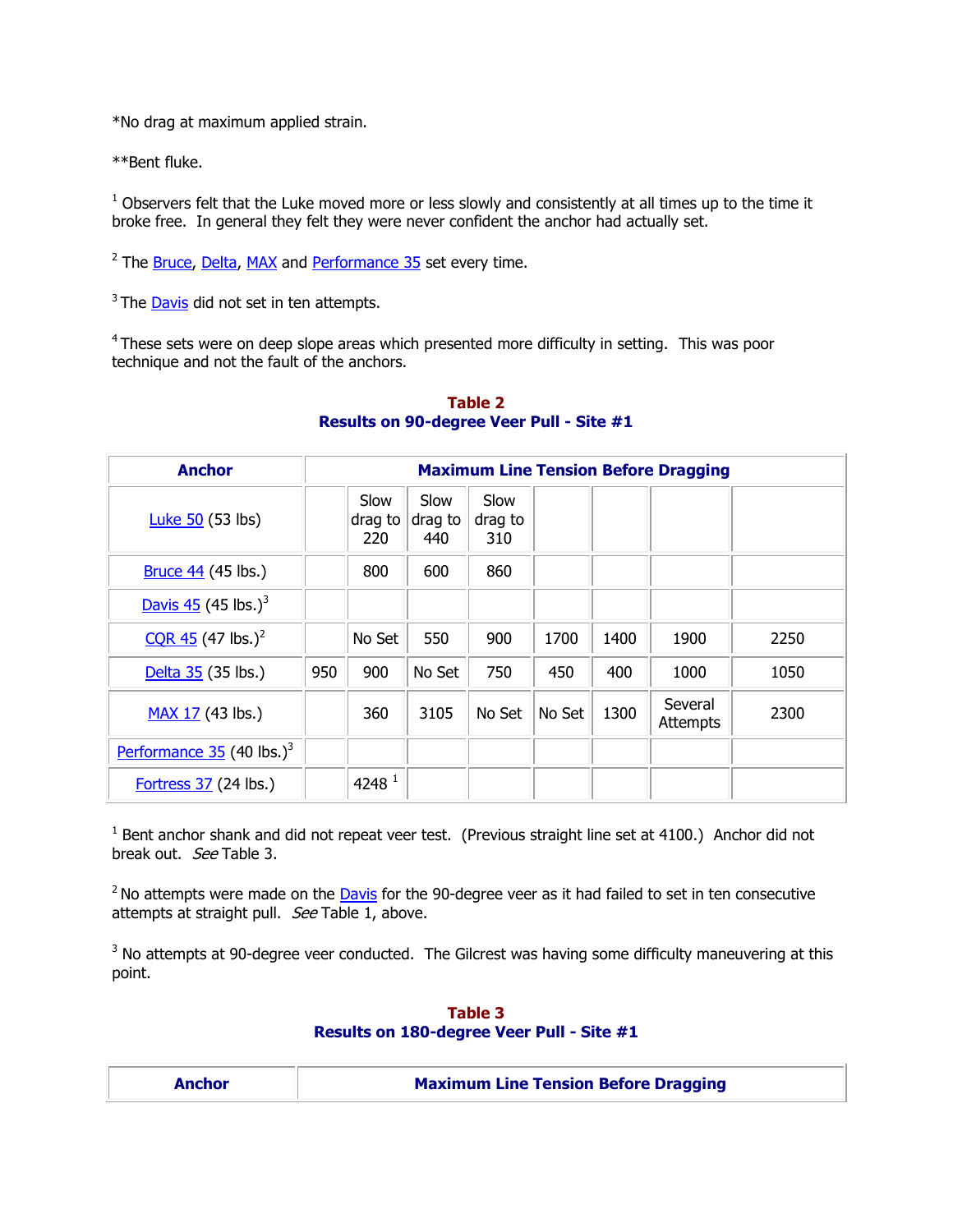| <b>Luke 50</b> (53 lbs) $^{1}$             | 140    | 320               | 350     | 280    |        |        |      |     |
|--------------------------------------------|--------|-------------------|---------|--------|--------|--------|------|-----|
| <b>Bruce 44</b> (45 lbs.)                  | 700    | 680               | 600     | 600    |        |        |      |     |
| $\sqrt{2}$ Davis 45 (45 lbs.) <sup>2</sup> |        |                   |         |        |        |        |      |     |
| $CCR$ 45 (47 lbs.)                         | No Set | No Set            | 1100    | 700    | 1300   | 800    | 1100 | 850 |
| Delta 35 (35 lbs.)                         | 900    | 1150              | No Set  | 950    | No Set | No Set | 550  |     |
| $MAX 17 (43$ lbs.)                         | 400    | 900               | No Set  | No Set | 2200   |        |      |     |
| Performance 35 (40 lbs.)                   | 1500   |                   | 830 $3$ |        |        |        |      |     |
| Fortress $37$ (24 lbs.)                    |        | 4001 <sup>4</sup> |         |        |        |        |      |     |

 $1$  Slow drag in all sets but resistance noted.

 $2$  No 180-degree tests were done with Davis as the anchor had not set in ten consecutive attempts on straight pull test. See Table 1.

 $3$  Pull into deeper water so scope changed dramatically.

<sup>4</sup> Anchor initially set at 4100, then 90-degree at 4248 then 4001 at 180-degree. Shank bent during process so veer tests with this anchor not repeated. Underwater view of anchor shows it completely buried in sand initially, with about 4" of fluke out during veering tests.

Site 2. Off Wing Point in an area of kelp (none detected from surface but indicated on chart)<sup>4</sup> small rock and more rocky as it deepened. A poor holding area for all anchors. Rocks about fist size and hard glacial clay bottom. Anchors generally observed by divers as skipping over rocks without being able to penetrate clay. The larger surface anchors picked up a lot of kelp.

# **SUMMARY OBSERVATIONS PUGET SOUND TESTS, SITES 1, 3 AND [5](http://www.ussailing.org/Safety/Anchor/footnotetoapp.asp#numero seis) 6**

### **AVERAGE HOLDING POWER**

| FX 37          | 3,263 lbs.              |
|----------------|-------------------------|
| Performance 35 | 1,724 lbs.              |
| CQR 45         | 1,304 lbs.              |
| MAX 17         | 1,268 lbs. <sup>7</sup> |
| Delta 35       | 801 lbs.                |
| Bruce 44       | 496 lbs.                |

The results are slightly skewed in favor of the anchors tested with the higher horsepower boats. In a few tests the COR, Delta and Performance 35 were not dragged because of limits on the horsepower of the boats setting those anchors. Nevertheless, the averages give a reasonable picture of relative holding power.

Wing Point and Jefferson Head are not included as being generally foul ground.

# **COMPARISON WITH OTHER ANCHOR TESTS**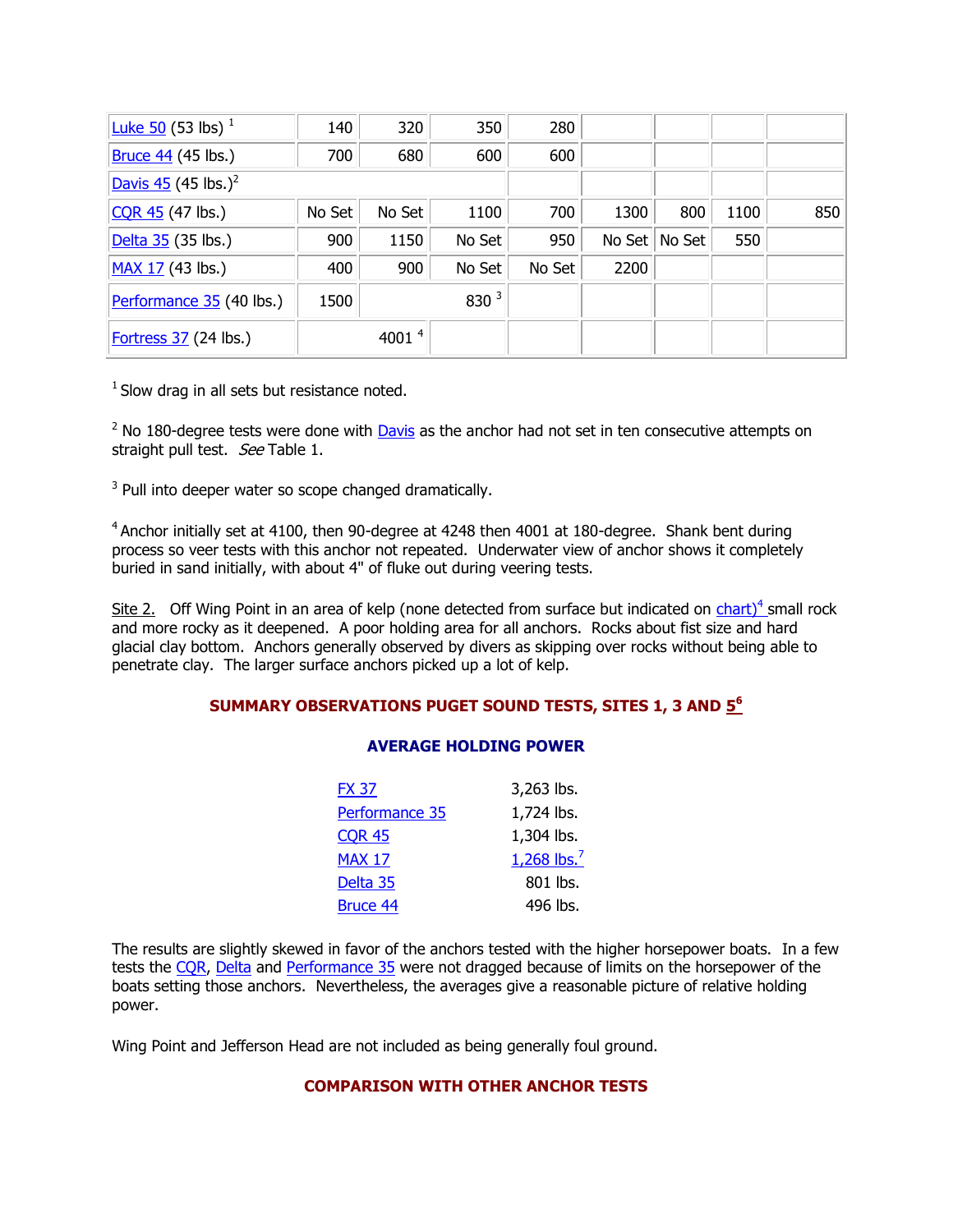A summary of the West Marine San Francisco mud tests of 1990 and the 1990 Biscayne Bay sand tests reflects the **following.**<sup>8</sup>

| <b>Type</b>     | Weight | <b>San Francisco</b><br><b>Mud Results --</b><br><b>Average</b> | <b>Slack</b><br><b>Line</b> | <b>Florida Sand Test</b><br><b>Averages<sup>9</sup></b> |
|-----------------|--------|-----------------------------------------------------------------|-----------------------------|---------------------------------------------------------|
| <b>Bruce 44</b> | 46     | 280                                                             | 0                           | 1883                                                    |
| <b>CQR 45</b>   | 47     | 440                                                             | 4                           | 3350                                                    |
| Delta 35        | 33     | 502                                                             | 4                           | N/A                                                     |
| H-1800          | 33     | 725                                                             | 4                           | 3700                                                    |
| <b>FX 37</b>    | 20     | 825                                                             | $\overline{2}$              | 7580                                                    |
| MAX 38 10       | 38     | 800                                                             | 0                           | N/A                                                     |

# **Comparison with Columbia River [tests](http://www.ussailing.org/Safety/Anchor/footnotetoapp.asp#numero once)<sup>11</sup> in sand bottom.**

## **Average Observations**

| <b>Anchor</b>     | <b>Cable</b><br>Tension<br>to Drag |
|-------------------|------------------------------------|
| <b>CQR 45</b>     | 437                                |
| Bruce 45          | 305                                |
| Luke 50           | 186                                |
| Dan Hi Tensile 25 | 849                                |
| Lightweight 25    | 809                                |

Three other anchor tests are summarized in Appendix 2. They provide an interesting comparison. They confirm that the Bruce style generally does not perform as well as the CQR or Danforth types. The MAX anchor tests at Pensacola indicate that at least on those tests which were commissioned by Creative Marine, the MAX out-performed the FX 37, COR 45 and Bruce 44 consistently.

# **CALCULATED RODE TENSION IN WIND AND [WAVES](http://www.ussailing.org/Safety/Anchor/footnotetoapp.asp#numero dolce)<sup>12</sup>**

The following is Bob Smith's analysis of the force applied to sailboats of different sizes in wind and waves based on observations in the Columbia River. See "Anchors Selection and Use" 2d ed. (1983).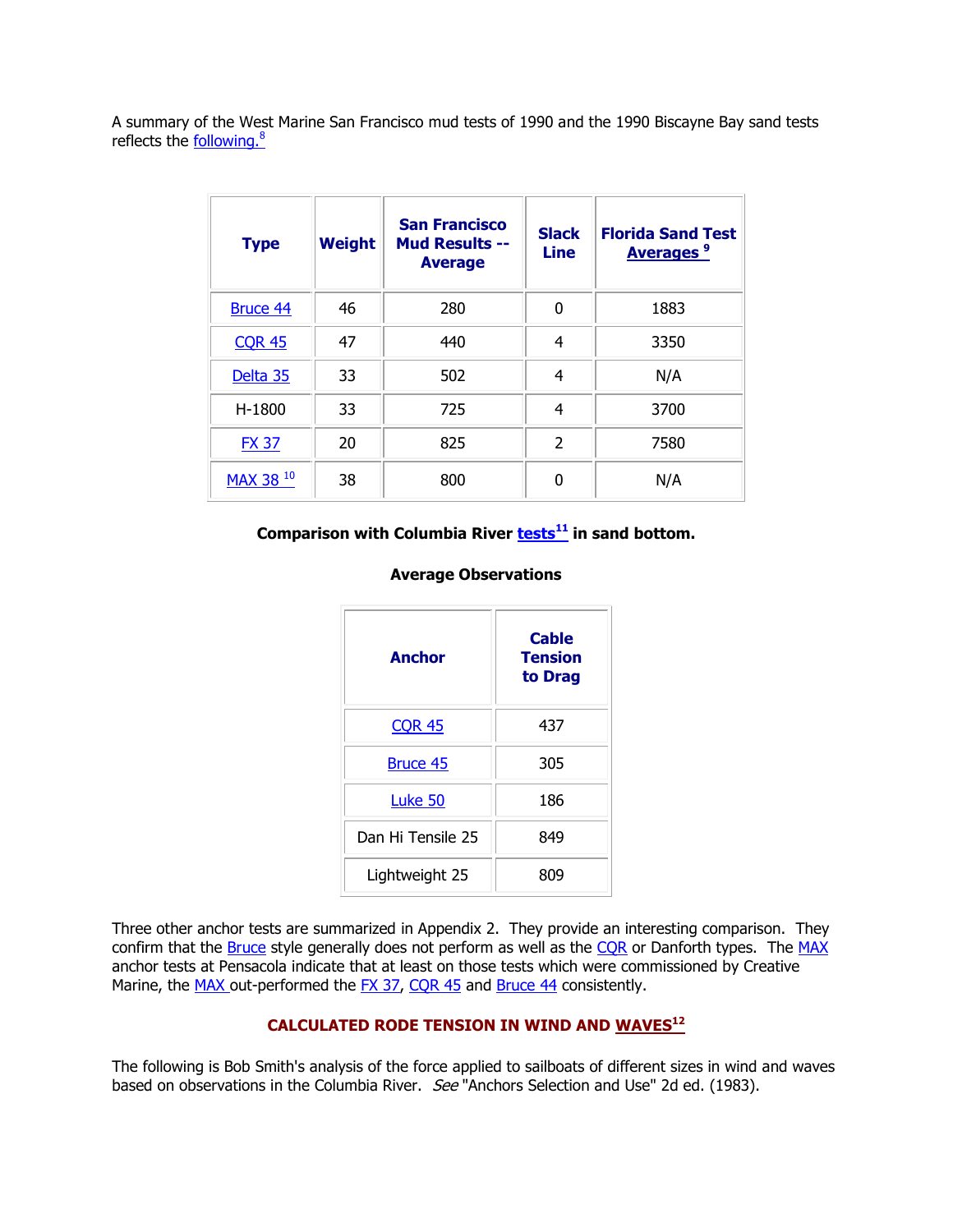|                                                      |    |       | <b>WIND VELOCITY -</b><br><b>KNOTS</b> |       |       |       |       |       |       |       |       |       |       |       |      |       |
|------------------------------------------------------|----|-------|----------------------------------------|-------|-------|-------|-------|-------|-------|-------|-------|-------|-------|-------|------|-------|
|                                                      |    | 21    | 24                                     | 27    | 30    | 33    | 36    | 39    | 42    | 45    | 48    | 51    | 54    | 57    | 60   | 63    |
| <b>LENGTH</b><br>OF<br><b>BOAT</b><br><b>IN FEET</b> | 21 | 46    | 60                                     | 76    | 94    | 114   | 135   | 158   | 184   | 211   | 240   | 271   | 304   | 339   | 375  | 414   |
|                                                      | 24 | 60    | 78                                     | 100   | 123   | 149   | 176   | 207   | 240   | 275   | 313   | 354   | 397   | 442   | 490  | 540   |
|                                                      | 27 | 76    | 99                                     | 126   | 155   | 188   | 223   | 262   | 304   | 349   | 397   | 448   | 502   | 560   | 620  | 684   |
|                                                      | 30 | 94    | 112                                    | 156   | 192   | 232   | 275   | 323   | 375   | 430   | 490   | 553   | 620   | 691   | 765  | 844   |
|                                                      | 33 | 113   | 148                                    | 188   | 232   | 281   | 333   | 391   | 454   | 521   | 592   | 669   | 750   | 836   | 926  | 1021  |
|                                                      | 36 | 135   | 176                                    | 224   | 276   | 334   | 397   | 465   | 540   | 619   | 705   | 796   | 893   | 995   | 1002 | 1216  |
|                                                      | 39 | 158   | 207                                    | 263   | 324   | 392   | 465   | 546   | 634   | 727   | 827   | 934   | 1048  | 1168  | 1293 | 1427  |
|                                                      | 42 | 183   | 240                                    | 305   | 376   | 455   | 540   | 633   | 736   | 843   | 960   | 1083  | 1215  | 1355  | 1499 | 1655  |
|                                                      | 45 | 211   | 275                                    | 350   | 431   | 522   | 620   | 727   | 844   | 968   | 1102  | 1243  | 1395  | 1555  | 1721 | 1899  |
|                                                      | 48 | 240   | 313                                    | 399   | 491   | 594   | 705   | 827   | 961   | 1101  | 1253  | 1415  | 1587  | 1769  | 1958 | 2161  |
|                                                      | 51 | 271   | 354                                    | 450   | 554   | 671   | 796   | 934   | 1085  | 1243  | 1415  | 1597  | 1792  | 1998  | 2211 | 2440  |
|                                                      | 54 | 303   | 397                                    | 504   | 621   | 752   | 892   | 1047  | 1216  | 1394  | 1586  | 1790  | 2009  | 2239  | 2479 | 2735  |
|                                                      | 57 | 338   | 442                                    | 532   | 692   | 838   | 994   | 1166  | 1355  | 1553  | 1767  | 1995  | 2239  | 2495  | 2762 | 3048  |
|                                                      | 60 | 374   | 490                                    | 623   | 767   | 929   | 1102  | 1292  | 1501  | 1721  | 1958  | 2210  | 2480  | 2765  | 3060 | 3377  |
|                                                      | 63 | 413   | 540                                    | 687   | 845   | 1024  | 1215  | 1425  | 1655  | 1897  | 2159  | 2437  | 2735  | 3048  | 3374 | 3723  |
|                                                      | 66 | 453   | 592                                    | 754   | 928   | 1124  | 1333  | 1564  | 1816  | 2082  | 2370  | 2675  | 3001  | 3345  | 3703 | 4086  |
|                                                      | 69 | 495   | 647                                    | 824   | 1014  | 1228  | 1475  | 1709  | 1985  | 2276  | 2590  | 2923  | 3280  | 3656  | 4047 | 4466  |
|                                                      | 72 | 539   | 705                                    | 897   | 1104  | 1337  | 1586  | 1861  | 2162  | 2478  | 2820  | 3183  | 3572  | 3981  | 4406 | 4863  |
| Factor                                               |    | 0.104 | 0.136                                  | 0.173 | 0.213 | 0.258 | 0.306 | 0.359 | 0.417 | 0.478 | 0.544 | 0.614 | 0.689 | 0.768 | 0.85 | 0.938 |

 $13$ 

ANCHOR CABLE TENSION =  $(LENGTH)^2$  X FACTOR. SCOPE OF FIVE BOAT. VEERED 30-DEGREE TO WIND. TABLE VALUES ARE FOR SLOOPS OR CUTTERS, ADD 15% FOR YAWLS, 25% FOR KETCHES AND SCHOONERS.

### **CONCLUSIONS**

#### **Selection of Anchorage**

The tests indicate that because no anchor performed well in rocky, kelp-infested areas, a selection of suitability of bottom for anchoring, may be more important than selection of an anchor. Indications on nautical charts of bottom characteristics are very general. Cook and Vancouver took the time to investigate potential anchorages but in these days of electronic gadgets it is probably unrealistic to expect yachtsman to use tallow on a lead line. Investigation of holding ground is possible through experience and, if all else fails, experimentation. Since it is generally difficult to verify the quality of the set, the best insurance is personal experience with a given anchor design and its suitability for specific bottom conditions.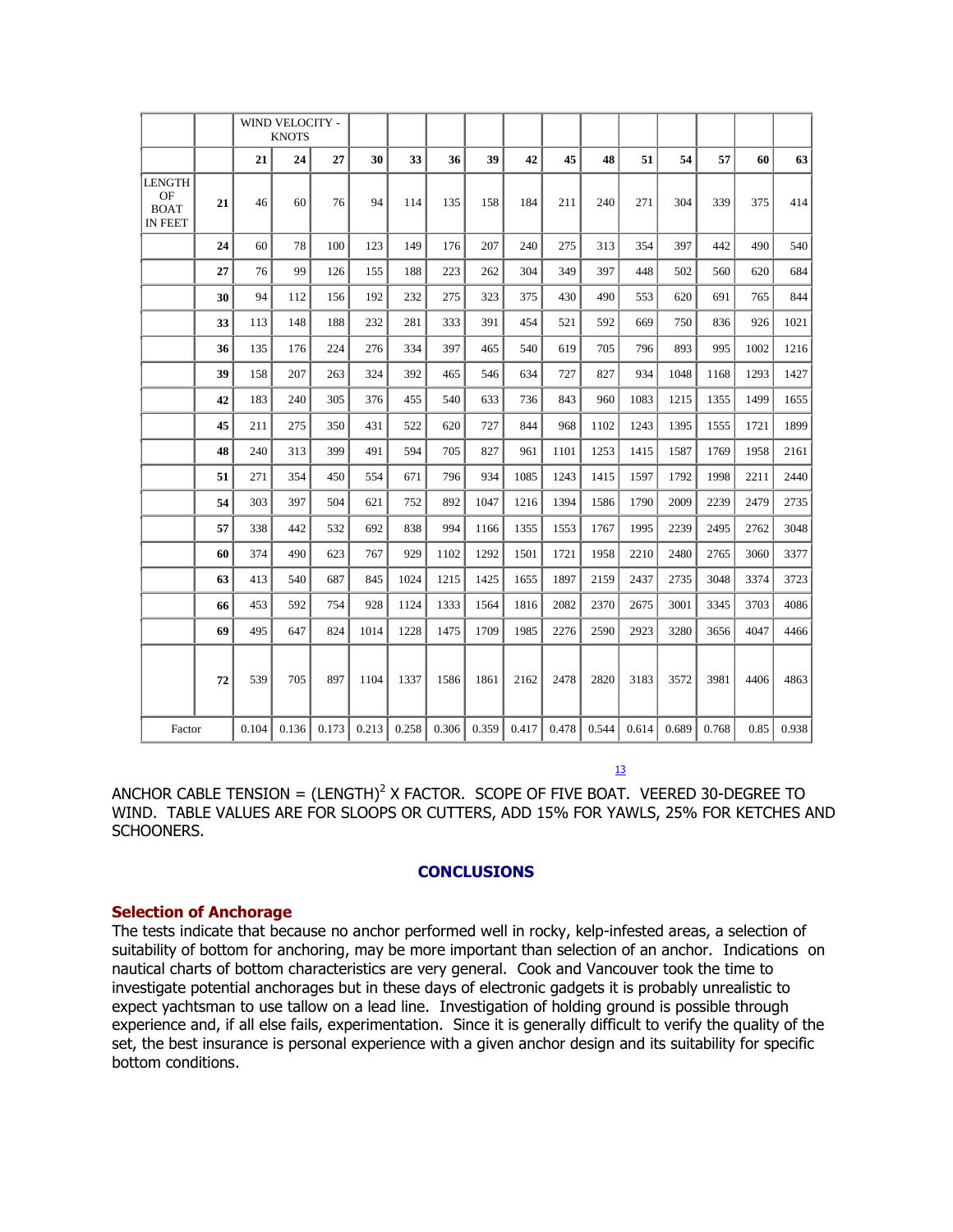## **[Selection of Anchors](http://www.ussailing.org/Safety/Anchor/conclusion.asp#Selection of Anchors)**

There would appear to be at least four important criteria for anchor selection: (1) reliability to set, (2) holding power, (3) ability to withstand veering, and (4) susceptibility to damage.

The Luke and Davis anchors failed to either set or hold so consistently that they can be considered unacceptable.

Importance of High Percentage of Setting. This is a very important factor in all but windy conditions and in this regard the Bruce would rank the highest. This is probably why many Bruce anchor owners express satisfaction with its properties. The setting percentage in our tests were.

|                |                    | <b>Summary of Holding Per Attempt</b> |            |                              |                                         |
|----------------|--------------------|---------------------------------------|------------|------------------------------|-----------------------------------------|
| <b>Rank</b>    | <b>Anchor</b>      | <b>Total</b><br><b>Attempts</b>       | <b>Set</b> | <b>Did</b><br><b>Not Set</b> | <b>Percent</b><br>оf<br><b>Attempts</b> |
| $\mathbf{1}$   | <b>Bruce</b><br>44 | 33                                    | 32         | $\mathbf{1}$                 | 97%                                     |
| $\overline{2}$ | <b>MAX</b>         | 31                                    | 20         | 11                           | 64.5%                                   |
| 3              | <b>Perf 35</b>     | 28                                    | 18         | 10                           | 64.2%                                   |
| 4              | <b>CQR 45</b>      | 48                                    | 30         | 18                           | 62.5%                                   |
| 5              | <b>FX 37</b>       | 27                                    | 16         | 11                           | 59%                                     |
| 6              | Delta 35           | 58                                    | 33         | 25                           | 56.8%                                   |
| 7              | Luke 50            | 28                                    | 4          | 24                           | 14%                                     |
| 8              | <b>Davis</b><br>45 | 27                                    | 0          | 27                           | 0%                                      |

The results are skewed in favor of the anchors which set in foul ground. However, those areas should not be selected for anchoring in all but the lightest weather, e.g., day anchorages and calm.

### **Impact of Veering Tests**

The veering tests were 56 in number and primarily conducted at one site, which was good holding ground. In general, the unstable anchors were unstable on veering and the good holding anchors held well on  $veering.<sup>14</sup>$ </u>

### **Holding Power**

The worst time for an anchor to drag is in extreme conditions. Those situations often occur at night, on lee shores or when a vessel may be surrounded by coral heads, reefs or other boats. Most cruising boats in Puget Sound may anchor thousands of times in summer weather yet never experience a storm anchorage. However, the probabilities of foul weather increase if a boat cruises to the West Coast of Vancouver Island, further north, or in the winter months. For argument, two thresholds could be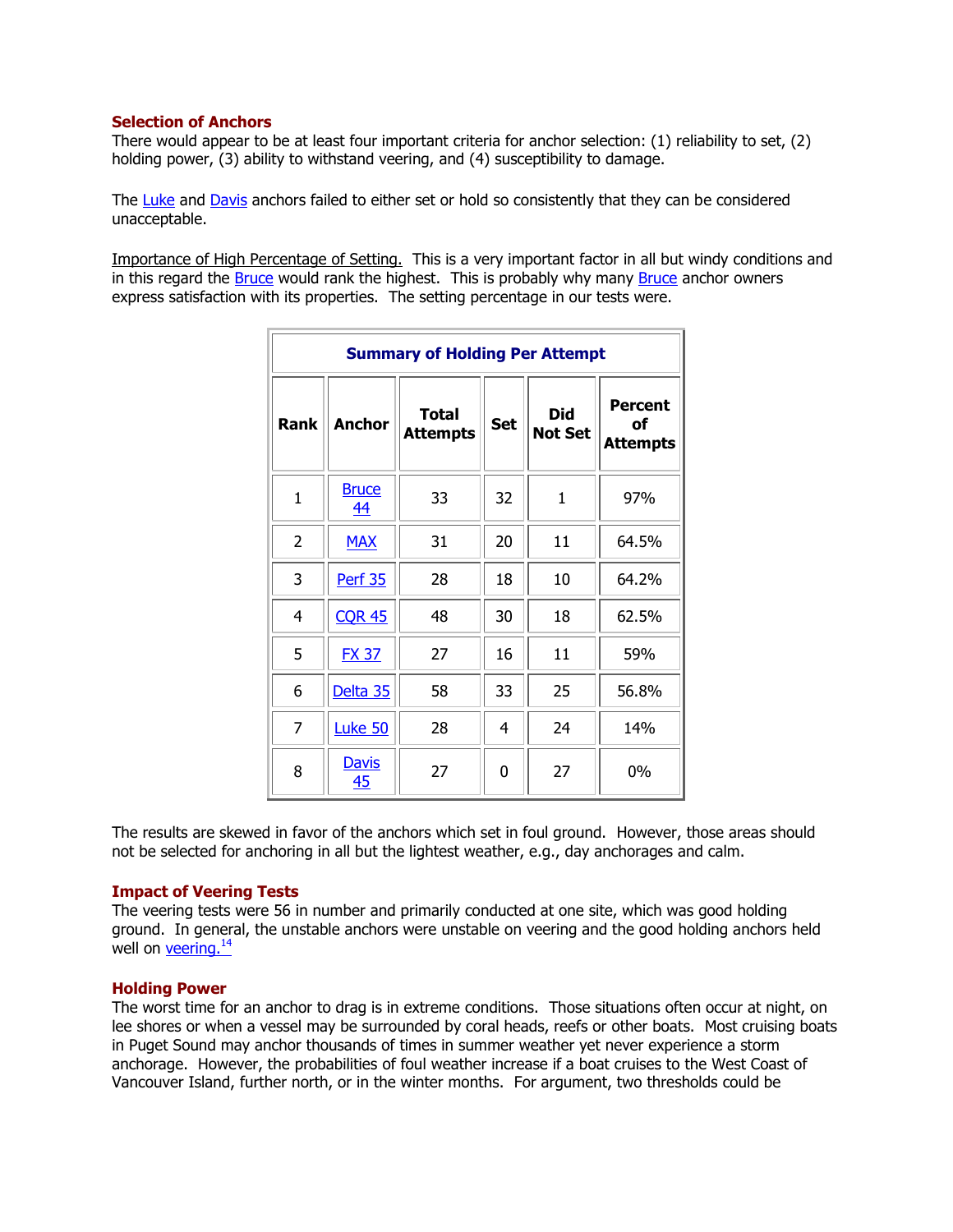established for a 45' sloop (1) 42 knots (rare indeed in an anchorage), (2) 63 knots (the edge of the hurricane and perhaps a once in a lifetime event).

### **42 knots**

Strain of 844 lbs. according to Smith tables; for safety factor, deck houses and or ketch rigs raise this to 1,000 lbs. Assessment is made on the minimum capability of the anchors to achieve 1,000 lbs. holding power, in the Puget Sound tests the anchors.

| Fail                |
|---------------------|
| Davis <sub>45</sub> |
| Luke 50             |
| <b>Bruce 44</b>     |
|                     |
|                     |
|                     |

#### **63 knots**

Strain of 1899 lbs.; for safety factor, deck houses and/or ketch rigs raise to 2300 lbs. The ABYC tables state that a 45' boat with 13' of beam should have a storm anchor capability of 3,200 lbs. For our purposes four anchors demonstrated the capability of more than 2,300 lbs. holding power one or more times during our testing sequence.

| <b>Pass</b>    | Fail                |
|----------------|---------------------|
| <b>FX 37</b>   | Davis <sub>45</sub> |
| <b>COR 45</b>  | Luke 50             |
| <b>MAX 17</b>  | <b>Bruce 44</b>     |
| Performance 35 | Delta 35            |

#### **Damage**

The MAX and Fortress anchors both sustained significant damage. The MAX bent its flukes twice and shank once (seriously). The Fortress bent both flukes on one test and the shank twice. However, most damage was sustained at strains in excess of 3,000 lbs. which was probably more tension than would be generated by a sailboat of less than 56 feet in winds of 63 knots. Boats that size should have bigger anchors. The Performance 35 sustained no damage although it sustained loads of 4,100 lbs. The Fortress did bend flukes at 2,100 lbs. on primarily sand bottom at Blake Island.

The first thing the tests indicate is that the Puget Sound areas tested do not compare exactly with the Columbia River, San Francisco or Florida tests. Just as the holding power of mud varies, so does the holding power of sand. In the end it is an analysis in soil cohesion; just as a civil engineer would analyze soils for construction of a pier and vary the piling length, so must power of the anchor depend on the particular soil. Nevertheless, there are similarities in how the holding power of the anchors ranked.

A comparison of the San Francisco mud tests, the Smith observations and Puget Sound tests would rank the similar anchors as follows for holding power:

|               | <b>Puget Sound</b> | <b>San Francisco</b> | <b>Columbia River<sup>15</sup></b> |
|---------------|--------------------|----------------------|------------------------------------|
| Rank 1        | <b>FX 37</b>       | <b>FX 37</b>         | <b>FX 37</b>                       |
| Rank 2        | Performance 35     | Dan H 33             | Dan H 33                           |
|               |                    | Dan T 39             | Dan T 39                           |
| Rank 3        | <b>COR 45</b>      | Dan Plow 38          | Dan Plow 38                        |
| Rank 4        | <b>MAX 17</b>      | Delta 36             | Delta 36                           |
| Rank 5        | Delta 35           | <b>COR 47</b>        | <b>COR 47</b>                      |
| Rank $6^{16}$ | Bruce 44           | Bruce 46             | Bruce 46                           |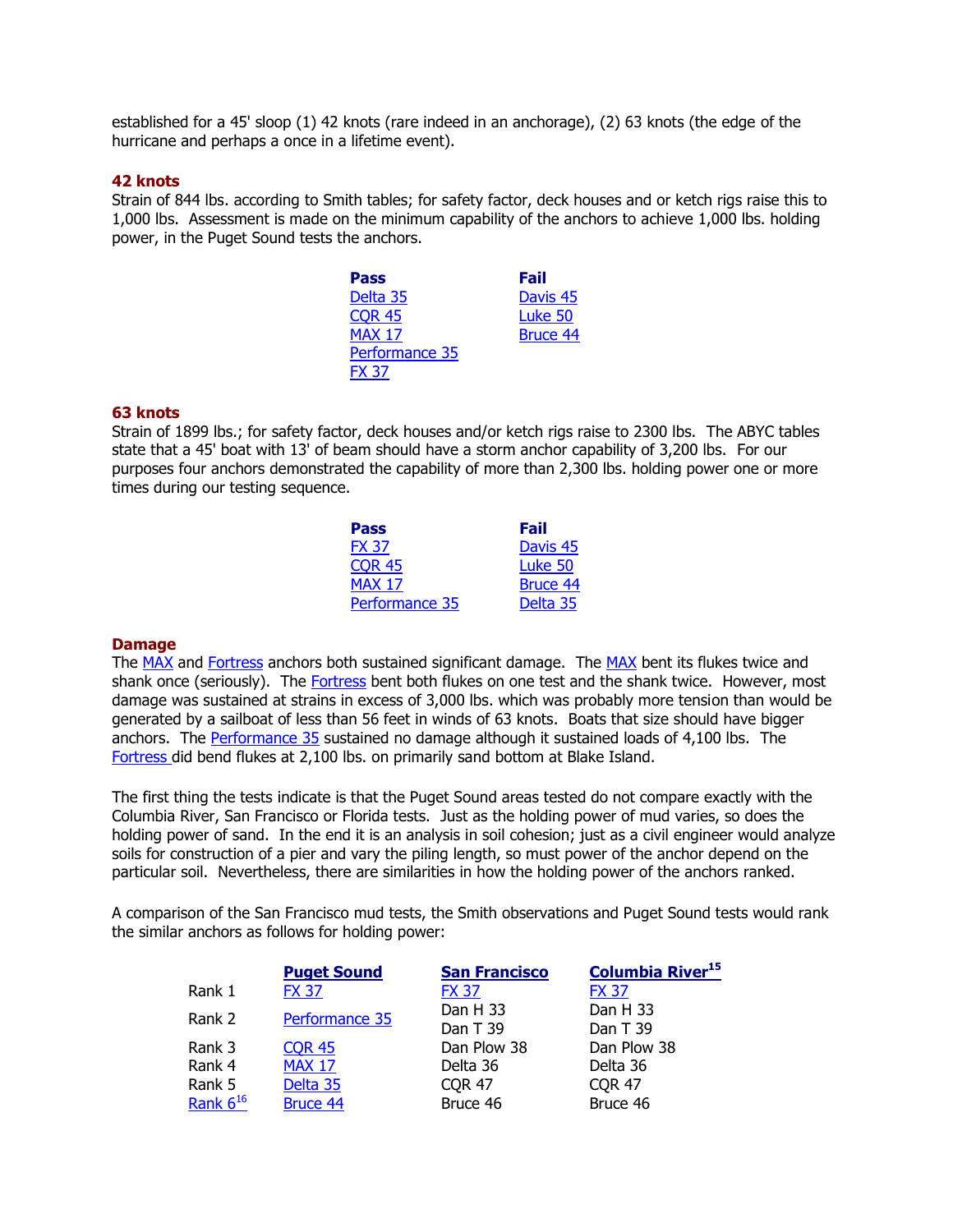In the Puget Sound tests the Performance 35 had only slightly less holding than the FX 37. It was not tested in San Francisco but would be more comparable to the Danforth Hi Tensile 33. The Bruce demonstrated the least holding power and the COR about mid to low range in all three areas. The Delta was marginally better than the CQR in San Francisco and Columbia River, but the reverse was true in Puget Sound.

Adequate holding power should be the most important criteria rather than the ease of setting. An average sailboat auxiliary engine of 30-40 H.P. can exert perhaps 300-400 lbs. backing down while setting an anchor. Many anchors would hold at that tension, giving the illusion that the vessel is secure, only to fail when the wind builds. In our tests the Bruce had a tendency to reset after a drag then it would drag again only to reset. If a person had been below during dragging, the dragging might not be observed. It would seem preferable for an anchor to not set than to set and hold at only moderate conditions.

For Puget Sound conditions we would therefore rank the anchors as follows:

1. Performance 35 or similar pivoting fluke steel Danforth style. Ample holding power, construction resistant to damage. Adequate setting characteristics.

2. COR 45 - Although significantly less holding power than the Danforth types, it is resistant to damage, has enough holding power for most conditions, and is relatively easy to set.

3. Fortress 37 - When set has more holding power than any of other anchors tested. Harder to set than most anchors and subject to damage.

4. [MAX 17](http://www.ussailing.org/Safety/Anchor/appendix_3.asp#MAX 17) - Very good holding power in most areas but subject to damage at higher loads.<sup>17</sup> This anchor did not hold well at Blake Island.

5. Delta 35 - Not easy to set and not a storm anchor for Puget Sound.

6. Bruce 44 - Easy to set and strong but must be ranked as a moderate weather anchor for Puget Sound.

7. Luke  $50$  - Consistently failed to show even minimum requirements for holding.

8. Davis 45 - Consistently failed to set at all.<sup>18</sup>

The foregoing recommendations are made on the basis of the tests observed and review of other tests. It is recognized that there is anecdotal evidence that some of the lower ranked anchors will occasionally perform better than indicated. For example, see Practical Sailor August 15, 1994, describing an incident where a  $CQR$  failed and a  $MAX$  held in severe conditions.<sup>19</sup> Or, see the report of Bloodhound anchoring on a rocky lee shore in a storm with a fisherman style anchor. Heavy Weather Sailing, Coles (1956). However, the anecdotal reports are subject to imprecision and soils differing from those observed during our tests.

We acknowledge the help of Bob Smith in preparing this report and the comments of Andy Peabody of Creative Marine and Chuck Hawley of West Marine. Wilbur Andrews and Bob Taylor provided comments on the test procedure when the test plan was designed

August 1, 1995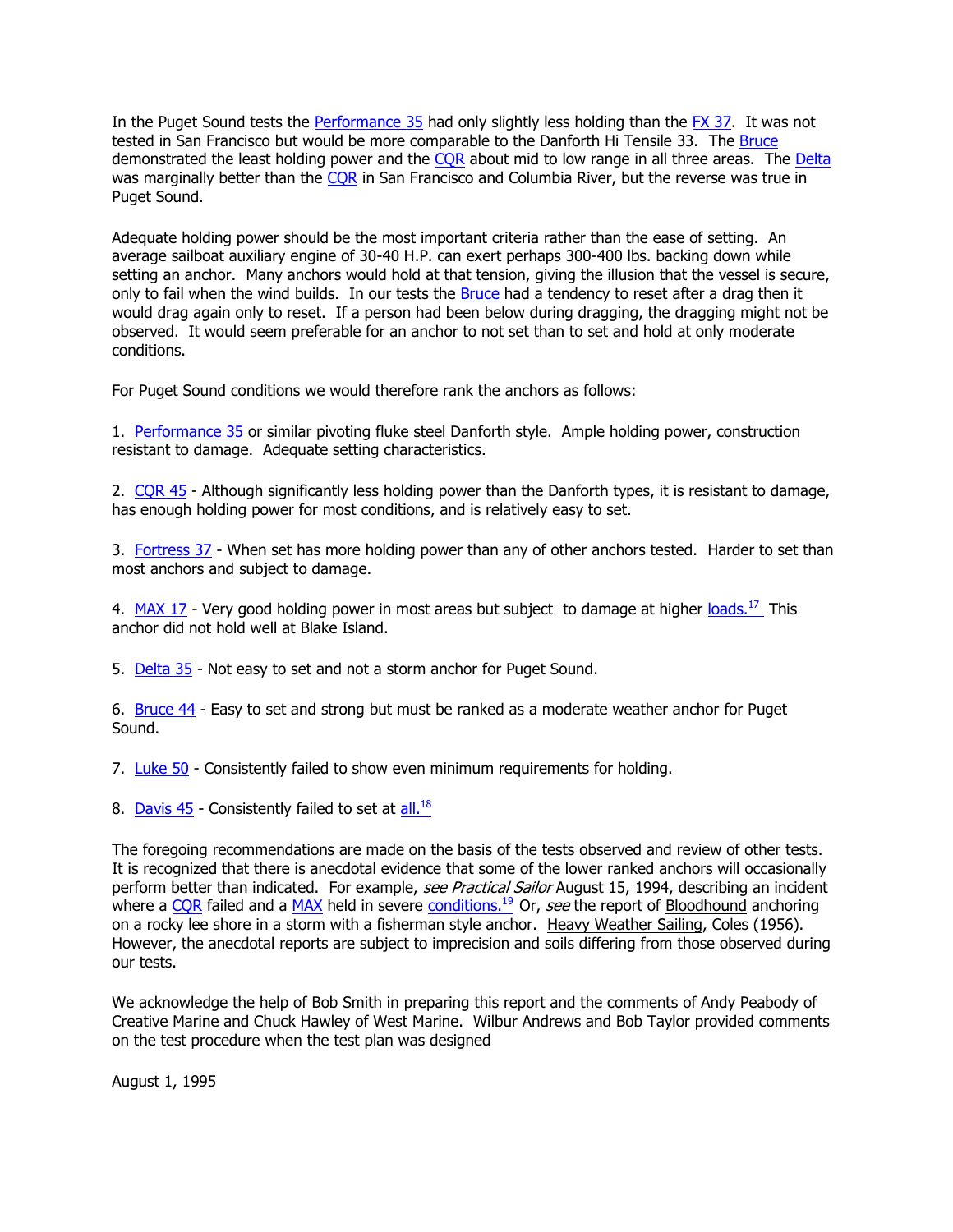#### **FOOTNOTES:**

1. "Anchors Selection and Use" 2nd ed. (1983).

2. It is recognized that anchor size may vary the result, *e.g.*, a 750 lb. Navy anchor will have substantially better penetration characteristics than a 75 lb. Navy anchor, although data does not support the conclusion that there is constant efficiency with size. "Interaction of Anchors With Soil and Anchor Design" R.J. Taylor (1983).

3. Prior to the tests, each anchor was individually weighed. The actual weights are as follows: [West Marine Performance 35-40 lbs.;](http://www.ussailing.org/Safety/Anchor/appendix_3.asp#Performance 35 and Fortress 37) [Luke 50-53 lbs.](http://www.ussailing.org/Safety/Anchor/appendix_3.asp#Luke 50)[; CQR 45-47 lbs.](http://www.ussailing.org/Safety/Anchor/appendix_3.asp#CQR 45); [Davis 45-45 lbs.;](http://www.ussailing.org/Safety/Anchor/appendix_3.asp#Davis 45) [MAX 17-43 lbs.;](http://www.ussailing.org/Safety/Anchor/appendix_3.asp#MAX 17) [Fortress FX 37-24 lbs.](http://www.ussailing.org/Safety/Anchor/appendix_3.asp#Performance 35 and Fortress 37); [Delta 35-35 lbs.](http://www.ussailing.org/Safety/Anchor/appendix_3.asp#Delta 35)[; Bruce 44-45 lbs.](http://www.ussailing.org/Safety/Anchor/appendix_3.asp#Bruce 44)

4. Kelp grows in the Spring and Summer. By late summer the kelp here is visible on the surface.

5. "Mud is obviously a generic term when used on charts. Mud strength varies considerably. "Interaction of Anchors With Soil and Anchor Design" R.J. Taylor (1983).

6. These are:

 Point Monroe: uneven bottom, sand, eel grass, kelp; Port Madison: sticky mud, shells, weed, eel grass; Blake Island: sand, clay, eel grass.

7. If holding power as a factor of weight was considered, the [CQR](http://www.ussailing.org/Safety/Anchor/appendix_3.asp#CQR 45) and [MAX](http://www.ussailing.org/Safety/Anchor/appendix_3.asp#MAX 17) would change positions.

8. Data supplied by West Marine Products. Note the anchor weights are somewhat different than those recorded in the Puget Sound tests.

9. This study in Biscayne, Florida, was reported in Sail June 1990 and in a report by Nav-X Corporation dated February 28, 1990. Nav-X manufactures the [Fortress.](http://www.ussailing.org/Safety/Anchor/appendix_3.asp#Performance 35 and Fortress 37) The tests were conducted in coarse grain coral sand.

10. A prototype MAX anchor tested only two times at San Francisco held to 800 lbs. on both occasions. Its promise in those tests led to its selection for the Puget Sound tests.

11. Source "Anchors Selection and Use" R. A. Smith, 2d ed. (1983).

12. Ibid Table 15.

13 The ABYC (American Boat and Yacht Council) values are higher and are discussed *infra*. Some observers, Wilber Andrews included, do not agree that veering will affect load.

14. However, the [Delta](http://www.ussailing.org/Safety/Anchor/appendix_3.asp#Delta 35) did exhibit a tendency to drag and pick up weed on the veering tests. The [Luke](http://www.ussailing.org/Safety/Anchor/appendix_3.asp#Luke 50) which was generally unsatisfactory also tended to foul the chain on the stock during the veering.

15. Source - Robert A. Smith. Based upon observation, Smith would also rate the holding power of the [Performance 35](http://www.ussailing.org/Safety/Anchor/appendix_3.asp#Performance 35 and Fortress 37) second to the [FX 37.](http://www.ussailing.org/Safety/Anchor/appendix_3.asp#Performance 35 and Fortress 37)

16. The [Luke 50](http://www.ussailing.org/Safety/Anchor/appendix_3.asp#Luke 50) an[d Davis 45](http://www.ussailing.org/Safety/Anchor/appendix_3.asp#Davis 45) are not listed as they failed to have minimum holding capacity.

17 Andy Peabody who manufactures the [MAX](http://www.ussailing.org/Safety/Anchor/appendix_3.asp#MAX 17) suggests that the anchor was at a disadvantage during the tests because the Reliable of 83,000 lbs. displacement was substantially heavier than [Comfort](http://www.ussailing.org/Safety/Anchor/appendix_3.asp#Comfort 34) and Portage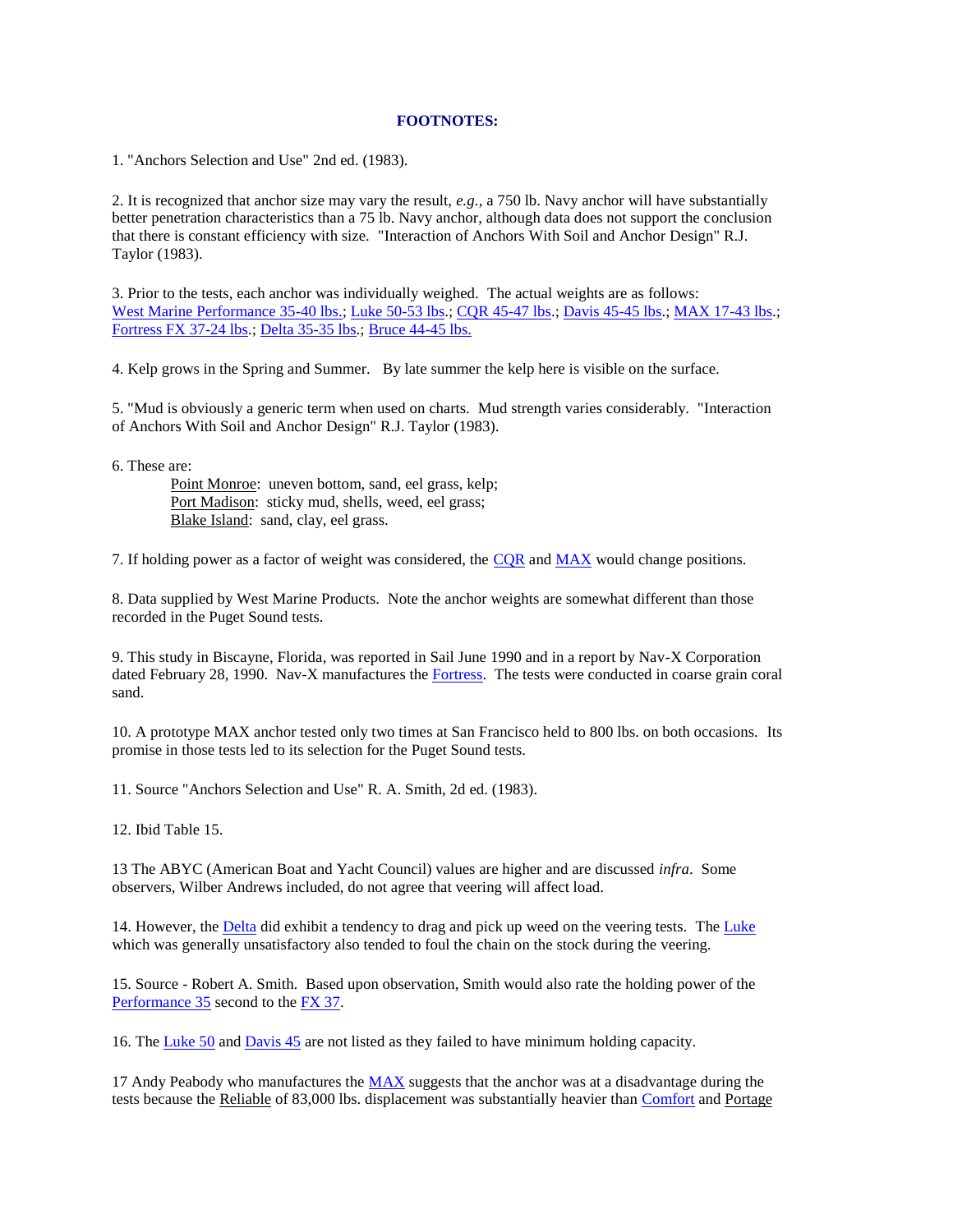Bay.

18. Jim Davis, manufacturer of the [Davis 45,](http://www.ussailing.org/Safety/Anchor/appendix_3.asp#Davis 45) reported that the anchor had been furnished to the Sailing Foundation with the wrong stock and that this was the reason for its failure.

19. The author has also recently interviewed two ocean cruisers, one returning from the South Pacific, another who has just returned from Patagonia, the Falklands and South Georgia, who both report the [Bruce](http://www.ussailing.org/Safety/Anchor/appendix_3.asp#Bruce 44) was reliable as a storm anchor in the areas encountered.

#### **APPENDIX 1**

#### **Diver Debrief and Video Review**

Diver Montgomery reported as follows:

1. Point Monroe Area. Mostly sand, some scattered kelp and eel grass. Bottom uneven in places and when anchors pulled downhill they become unstable. When set on even bottom the [Fortress](http://www.ussailing.org/Safety/Anchor/appendix_3.asp#Performance 35 and Fortress 37) was completely buried. When strain applied the chain lifted off the floor with very slight camber. In one section of bay with compact sand Montgomery couldn't set **Davis** anchor manually in the sea bed.

2. Wing Point. Small fist-size rock, lots of kelp on top of hard glacial clay. Anchors skipped over rocks and rocks prevented flukes from digging into surface on most occasions. Large fluke anchors became clogged with leafy kelp and other weed.

3. Port Madison. Large areas of sticky mud, some debris on bottom. At entrance some weed and eel grass.

4. Jefferson Head. More and larger rocks than at Wing Point but bottom sand. Again most anchors had flukes deflected by rocks and could not get to the sand. The large fluke anchors became clogged with kelp.

5. Blake Island. More sand, less eel grass than noted on the April 22 reconnaissance. Tests done in 15' of water at minus tide. The hard clay eel grass noted on reconnaissance was inshore at 7' depths. Chart indicates sand at deeper water (1946 survey). More flat than Pt. Monroe and easier setting. Both [CQR](http://www.ussailing.org/Safety/Anchor/appendix_3.asp#CQR 45) and [Delta](http://www.ussailing.org/Safety/Anchor/appendix_3.asp#Delta 35) pulled furrows with their shanks lying above floor. A longer scope (8 or 10:1) might have helped. The [Fortress a](http://www.ussailing.org/Safety/Anchor/appendix_3.asp#Performance 35 and Fortress 37)n[d Performance 35](http://www.ussailing.org/Safety/Anchor/appendix_3.asp#Performance 35 and Fortress 37) buried completely in the sand.

#### **APPENDIX 2**

#### **Other Anchor Tests Reviewed and Summarized as Follows:**

#### **French Anchor Test**

A report issued in 1987 summarized tests conducted at Quiberon Bay, France, examined the holding power of 12 kg. (30 lbs.) anchors on bottoms reported to be mud, sand and hard. The results include the following:

|                      | <b>Mud Tests</b> |                      |  |
|----------------------|------------------|----------------------|--|
| (Medium Density Mud) |                  |                      |  |
| <b>Anchor</b>        | Weight           | <b>Holding Power</b> |  |
| <b>COR</b>           | 27.8             | 1250 lbs.            |  |
| <b>Bruce</b>         | 23.5             | 660 lbs.             |  |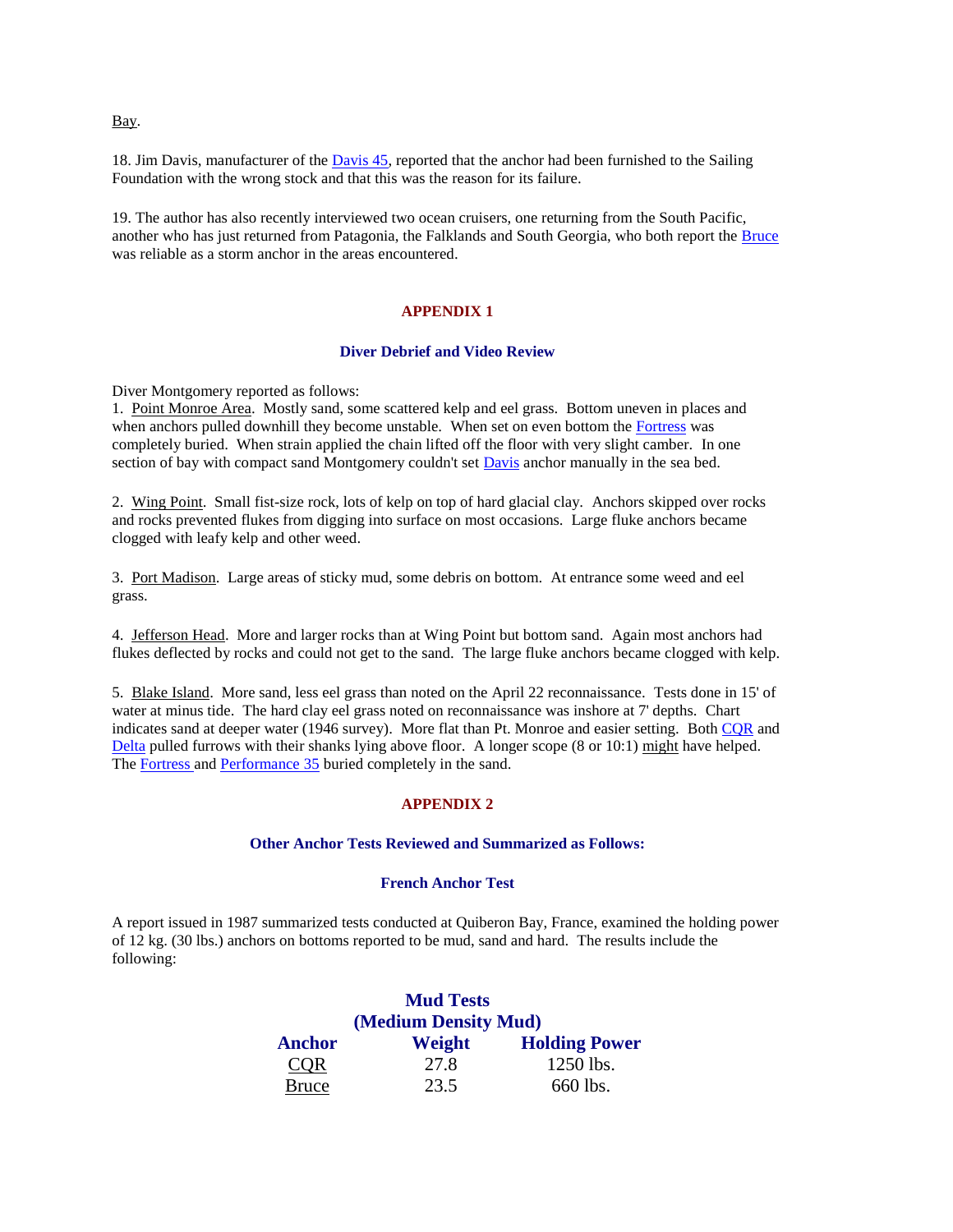|              | <b>Sand and Gravel</b> |           |
|--------------|------------------------|-----------|
| <b>COR</b>   | 27.8                   | 2530 lbs. |
| <b>Bruce</b> | 23.5                   | 440 skids |

# **Compact (Madrepores and Pieces of Rocks)**  $CQR$  27.8 2530 lbs. (lost anchor) [Bruce](http://www.ussailing.org/Safety/Anchor/appendix_3.asp#Bruce 44) 23.5 770 lbs. (drags)

#### **[MAX](http://www.ussailing.org/Safety/Anchor/appendix_3.asp#MAX 17) Anchor Tests**

On August 1, 1991, Underwriter Capabilities, Inc., issued a report to Creative Marine regarding tests of Creative's MAX anchor near Pensacola, Florida. The bottom is stated to be light mud to medium soft sand.

The results are summarized as the average results of three sets for each anchor in each area.

| <b>Anchor</b>  | <b>Light Mud-</b><br><b>Holding</b> | <b>Medium</b> to<br><b>Soft Sand -</b><br><b>Holding</b> |
|----------------|-------------------------------------|----------------------------------------------------------|
| <b>MAX</b> 15  | 280 lbs.                            | 200 lbs.                                                 |
| MAX 17         | 520 lbs.                            | 450 lbs.                                                 |
| <b>MAX 20</b>  | 925 lbs.                            | 1050 lbs.                                                |
| Fortress FX 37 | No Set (5<br>Attempts)              | 600 lbs.                                                 |
| Bruce 44       | 173 lbs.                            | 600 lbs.                                                 |
| COR 45         | 175 lbs.                            | 375 lbs.                                                 |

#### **Dutch Anchor Test**

A Dutch anchor test was reported in the Wk 12, 1990, Watersport Journal. Anchors were tested in boxes 6 meters in length and filled with sand covered with water. The results of holding power measurements:

| <b>Type of Anchor</b> | Weight | <b>Holding Power</b> |
|-----------------------|--------|----------------------|
|-----------------------|--------|----------------------|